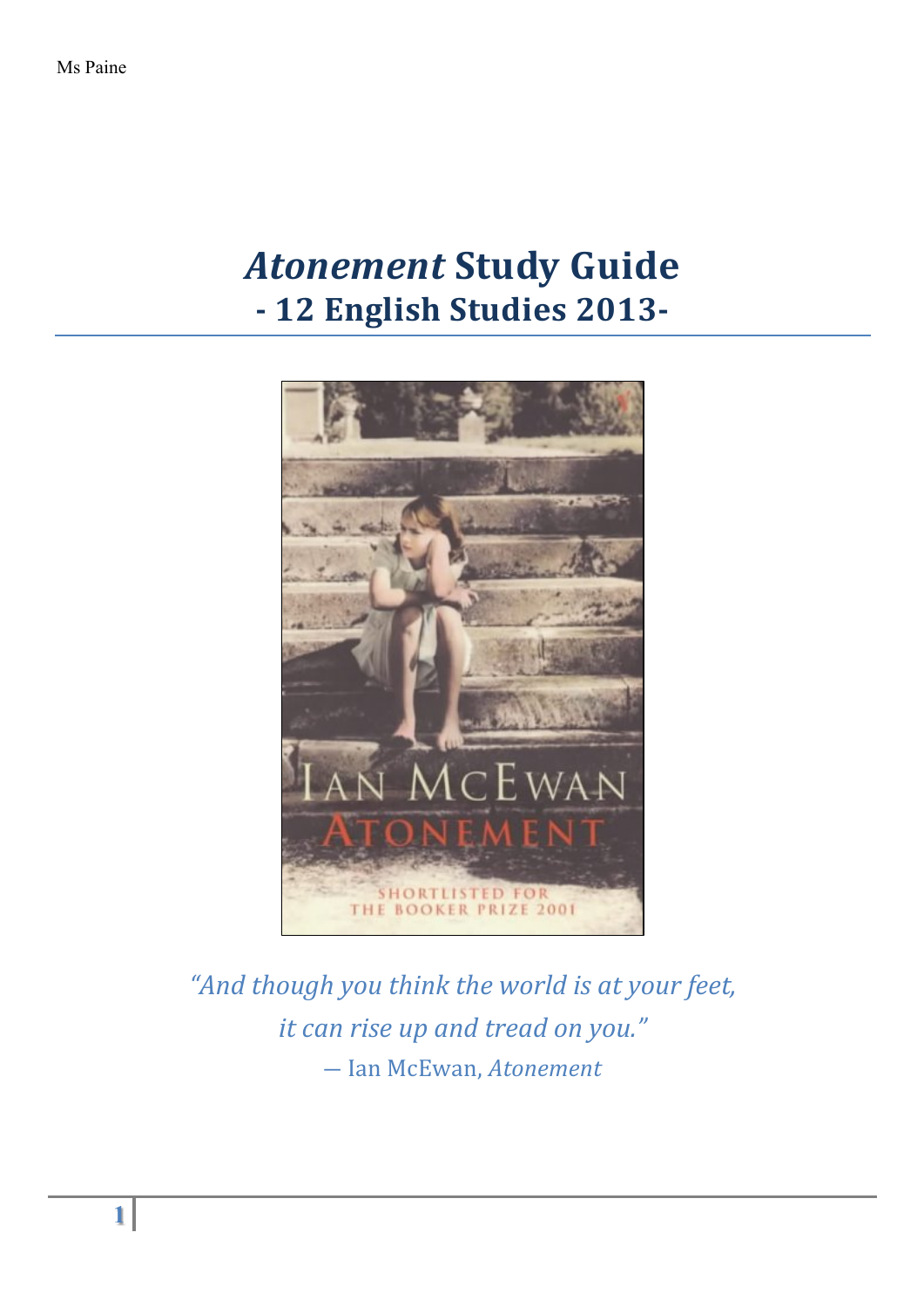## **Activity 1 – Your Opinion of the Novel**

Please find below four statements about *Atonement*. You need to make a decision about whether you agree or disagree with the statement and for what reason. There is no right or wrong answer, as it is a matter of opinion.

| <b>STATEMENT</b>                                                                                                                              | <b>AGREE</b> | <b>DISAGREE</b> | <b>REASONS</b> |
|-----------------------------------------------------------------------------------------------------------------------------------------------|--------------|-----------------|----------------|
| 1. Briony is able to successfully atone<br>for her crimes by writing and publishing<br>her novel about the events in 1935.                    |              |                 |                |
| 2. Only Briony is responsible for her<br>'crime'. (Or should the responsibility<br>also be shared with others?)                               |              |                 |                |
| 3. McEwan's ending doesn't work for<br>me as a reader. I would have preferred<br>Robbie and Celia to have a life<br>together.                 |              |                 |                |
| 4. Atonement is "A slow, suffocating<br>build-up of tension from a master of<br>suspense; his most powerful novel to<br>date." (Sunday Times) |              |                 |                |

# Part One - The Tallis Estate, Summer 1935

# **Activity 2 - Part One Discussion Ouestions**

(Source: <http://www.readinggroupguides.com/guides3/atonement1.asp> accessed on 07/08/2011.)

Create a series of notes using the **Discussion Questions** for each section as a starting point. As you make these notes, consider both the ideas central to *Atonement* and the techniques McEwan employs such as imagery, symbolism, idiom and sentence structure. McEwan also makes masterful use of a technique called **prolepsis** (also known as a **flash forward**) in Part One that helps us understand the consequences of these events. Make sure to include quotations and other textual references as evidence.

**Definition:** A **prolepsis** (also called a **flash forward**) "…is an interjected scene that takes the narrative forward in time from the current point of the story in literature, film, television and other media. Flash forwards are often used to represent events expected, projected, or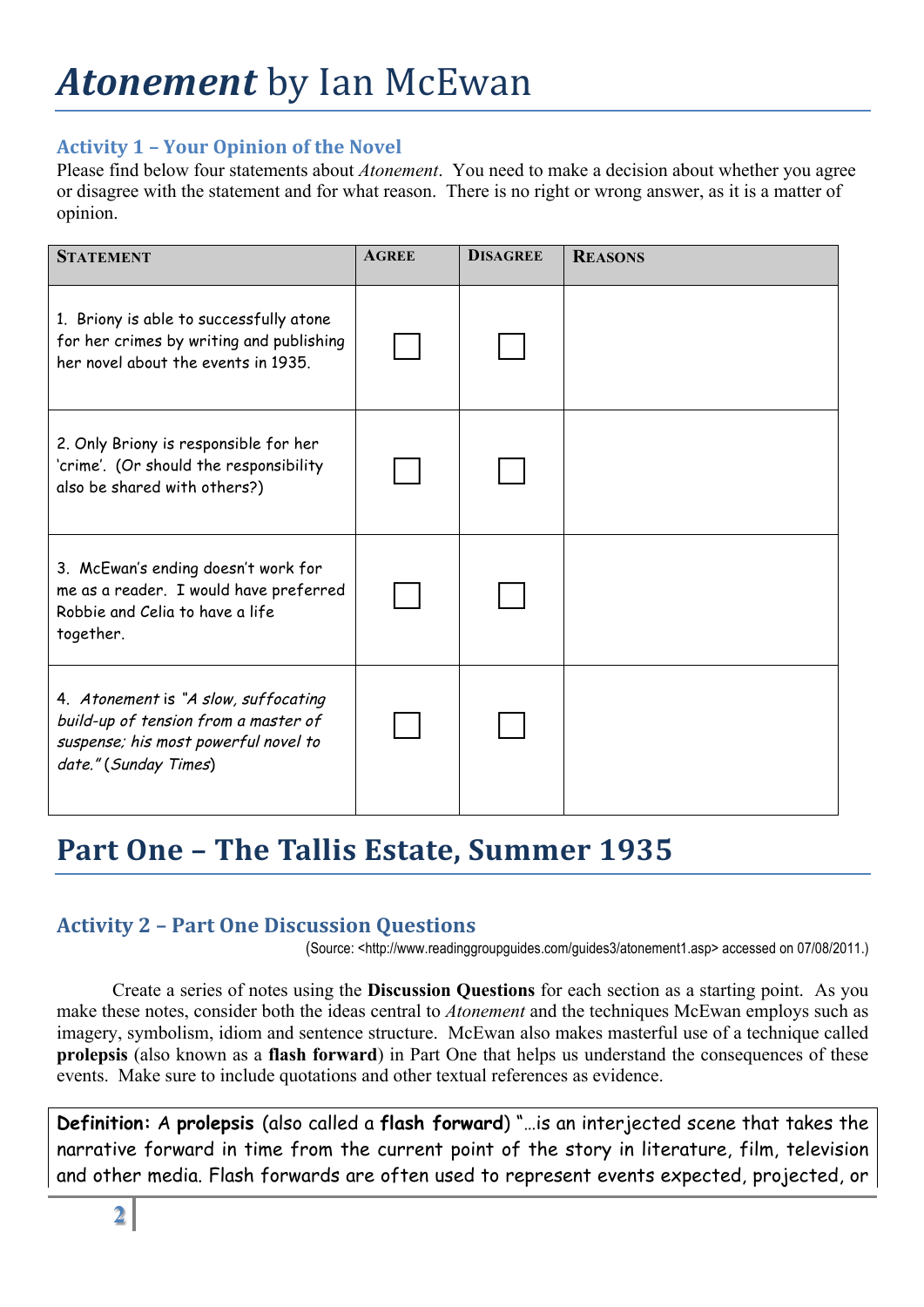imagined to occur in the future. They may also reveal significant parts of the story that have not yet occurred, but soon will in greater detail."

(Source: <http://en.wikipedia.org/wiki/Flashforward> accessed on 07/08/2011.)

### **1. The Tallis Estate**

What sort of social and cultural setting does the Tallis house create for the novel? What is the mood of the house, as described in CH 12? What emotions and impulses are being acted upon or repressed by its inhabitants? How does the careful attention to detail affect the pace of Part One, and what is the effect of the acceleration of plot events as it nears its end?

### **2. The Triton Fountain & Uncle Clem's Vase (CH 2)**

What happens between Robbie and Cecilia at the fountain? What symbolic role does Uncle Clem's precious vase play in the novel? How does McEwan initially establish the vases' significance? Is it significant that the vase is glued together by Cecilia, and broken finally during the war by Betty as she readies the house to accept evacuees?

#### **3. Robbie's Letter (CH 8, 9 & 10)**

Having read Robbie's note to Cecilia, Briony thinks about its implications for her new idea of herself as a writer: *"No more princesses! . . . With the letter, something elemental, brutal, perhaps even criminal had been introduced, some principle of darkness, and even in her excitement over the possibilities, she did not doubt that her sister was in some way threatened and would need her help".* Why is Robbie's uncensored letter so offensive within the social context in which it is read? Why is Cecilia not offended by it?

#### **4. The Library Scene (CH 11)**

The scene in the library is one of the most provocative and moving descriptions of sex in recent fiction. McEwan is deliberately detailed when describing the scene in the library from Robbie's perspective. What tone does he give this scene? How is it created? Considering the events of Part Two, why is this essential to the novel's narrative structure? Is it understandable that Briony, looking on, perceives this act of love as an act of violence?

#### **5. The Rape (CH 12)**

What does this chapter reveal about the state of the Tallis family? How does McEwan employ the technique of **prolepsis** in this chapter? What does it add to the reader's understanding? Look closely at the description of the rape from Briony's perspective – what details and elements are included? What are omitted? Why is this important? Can we be as certain from this description as Briony is of Robbie's guilt? How does McEwan draw attention to the inherent problems within Briony's accusation?

#### **6. Briony's Story (CH 14)**

Why does Briony stick to her story with such unwavering commitment? Does she act entirely in error in a situation she is not old enough to understand, or does she act, in part, on an impulse of malice, revenge, or self-importance? At what point does she develop the empathy to realize what she has done to Cecilia and Robbie? How does McEwan's description of Grace Turner contribute to our sympathy for Robbie and his mother?

#### **7. The Role of the Narrator**

What kind of narrator is adopted in Part One? How do we know this? Why do you think McEwan chooses this narrative style? How does it contribute to our understanding of the characters?

#### **8. Characterisation:**

Critically read the following passages from Part One and analyse the techniques McEwan employs to create a particular impression of these characters. What elements of their personality are foregrounded? Why? How? Make sure to consider the sentence structure, idiom, vocabulary and imagery associated with each character. When looking at the characters of Briony and Robbie Turner consider McEwan's use of **prolepsis** and what this adds to your understanding of their characters.

a) **Briony Tallis** (Ch 1pgs. 5-6) from "*But hidden drawers…*." to "…*when he was home*".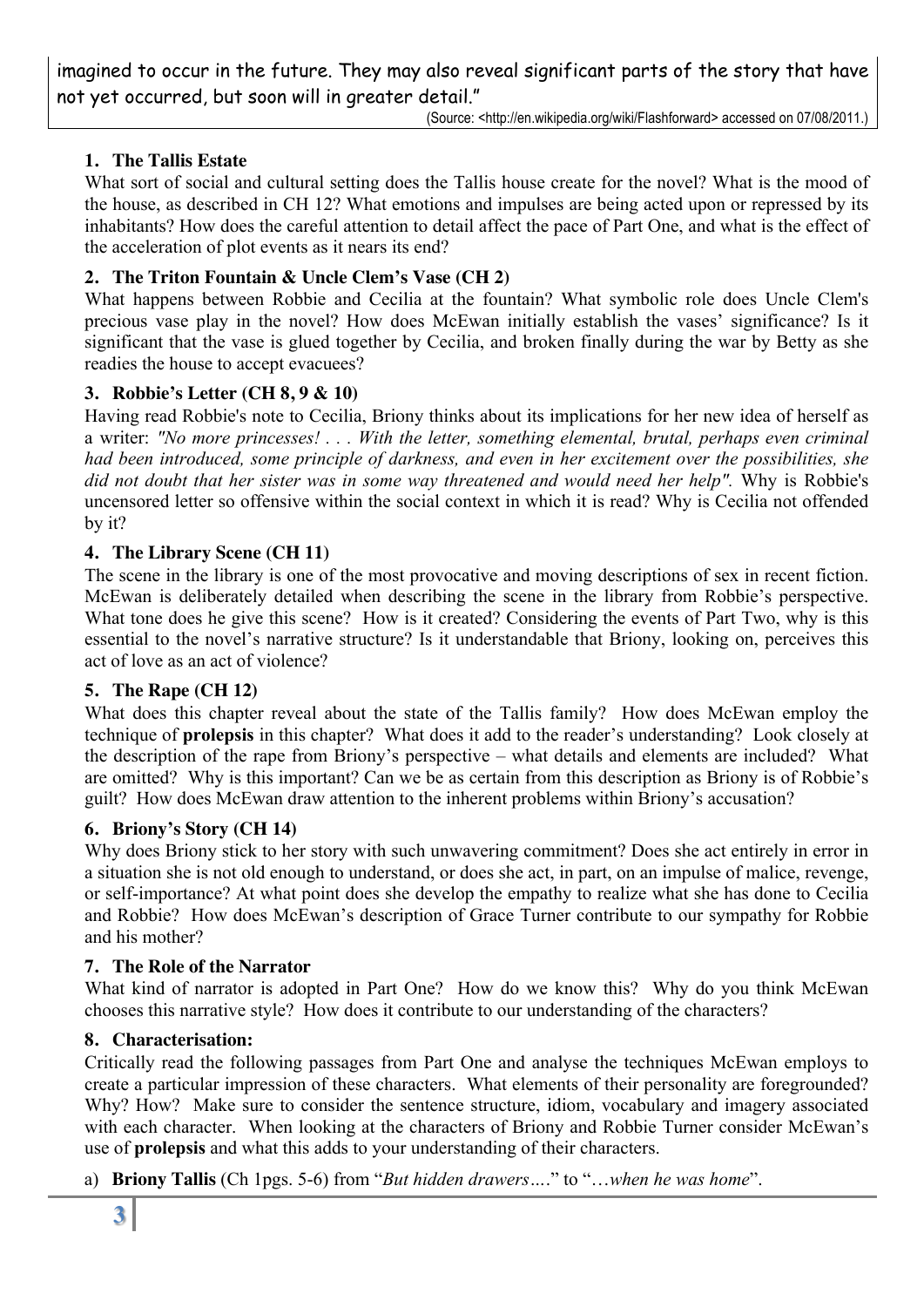- b) **Celia Tallis** (Ch 2) pgs. 19-21) from "*She went indoors*…" to "…*frenetic vision*".
- c) **Emily Tallis** (Ch 3) pgs 64-66) from "*She thought of the vast heat*…" to "…*been taken over*".
- d) **Robbie Turner** (Ch 8 pgs. 90-1) from "*In the years to come*…" to "…*and begin*".
- e) **Paul Marshall** (Ch 5 pgs. 60-2) from "*Jackson and Pierrot*…" to "*Run along*."

# **Part Two – Dunkirk 1940**

## **Background Information**

On the night of May 9/10, 1940, German forces attacked the Low Countries. Moving to their aid, French troops and the British Expeditionary Force (BEF) were unable to prevent their fall. On May 14, German panzers tore through the Ardennes and began driving to the English Channel. Despite their best efforts, the BEF, Belgian, and French forces were unable to halt the German advance. Six days later, German forces reached the coast, effectively cutting off the BEF as well as a large number of Allied troops. Turning north, German forces sought to capture the Channel ports before the Allies could evacuate.

Traveling to Army Group A's headquarters at Charleville on May 24, Hitler urged its commander, General Gerd von Rundstedt, to press the attack. Assessing the situation, von Rundstedt advocated holding his armor west and south of Dunkirk, while utilizing the infantry of Army Group B to finish off the BEF. This approach was agreed upon and it was decided that Army Group B would attack with strong aerial support from the Luftwaffe. The following day, the commander of the BEF, General Lord Gort, with the situation continuing to deteriorate, made the decision to evacuate from northern France.

Withdrawing, the BEF, with support from French and Belgian troops, established a perimeter around the port of Dunkirk. In England, Prime Minister Winston Churchill and Vice Admiral Bertram Ramsay met at Dover Castle to begin planning the evacuation. Designated Operation Dynamo, the evacuation was to be carried out by a fleet of destroyers and merchant ships. Supplementing these ships, were over 700 "little ships" which largely consisted of fishing boats, pleasure craft, and smaller commercial vessels.

In planning, it was hoped that 45,000 men could be rescued over two days, as it was expected that German interference would force the end of the operation after forty-eight hours. As the fleet began to arrive at Dunkirk, the soldiers began preparing for the voyage. Due to time and space concerns, almost all heavy equipment had to be abandoned. While many were able to board ships directly from the harbor's mole, others were forced to wade out to waiting boats. Commencing on May 27, Operation Dynamo rescued 7,669 men on the first day and 17,804 on the second.

The operation continued as the perimeter around the port began to shrink and the Royal Air Force battled to keep German aircraft away from the embarkation areas. Hitting its stride, the evacuation effort began to peak as 47,310 men were rescued on May 29, followed by 120,927 over the next two days. This occurred despite a heavy Luftwaffe attack on the evening of the 29th and the reduction of the Dunkirk pocket to a five kilometer strip on the 31st. On June 1, 64,229 were taken off, with the British rearguard departing the next day.

With German air attacks intensifying, daylight operations were ended and the evacuation ships were limited to running at night. Between June 3 and 4, an additional 52,921 Allied troops were rescued from the beaches. With the Germans only three miles from the harbor, the final Allied ship, the destroyer HMS Shikari, departed at 3:40 AM on June 4. The two French divisions left defending the perimeter were ultimately forced to surrender.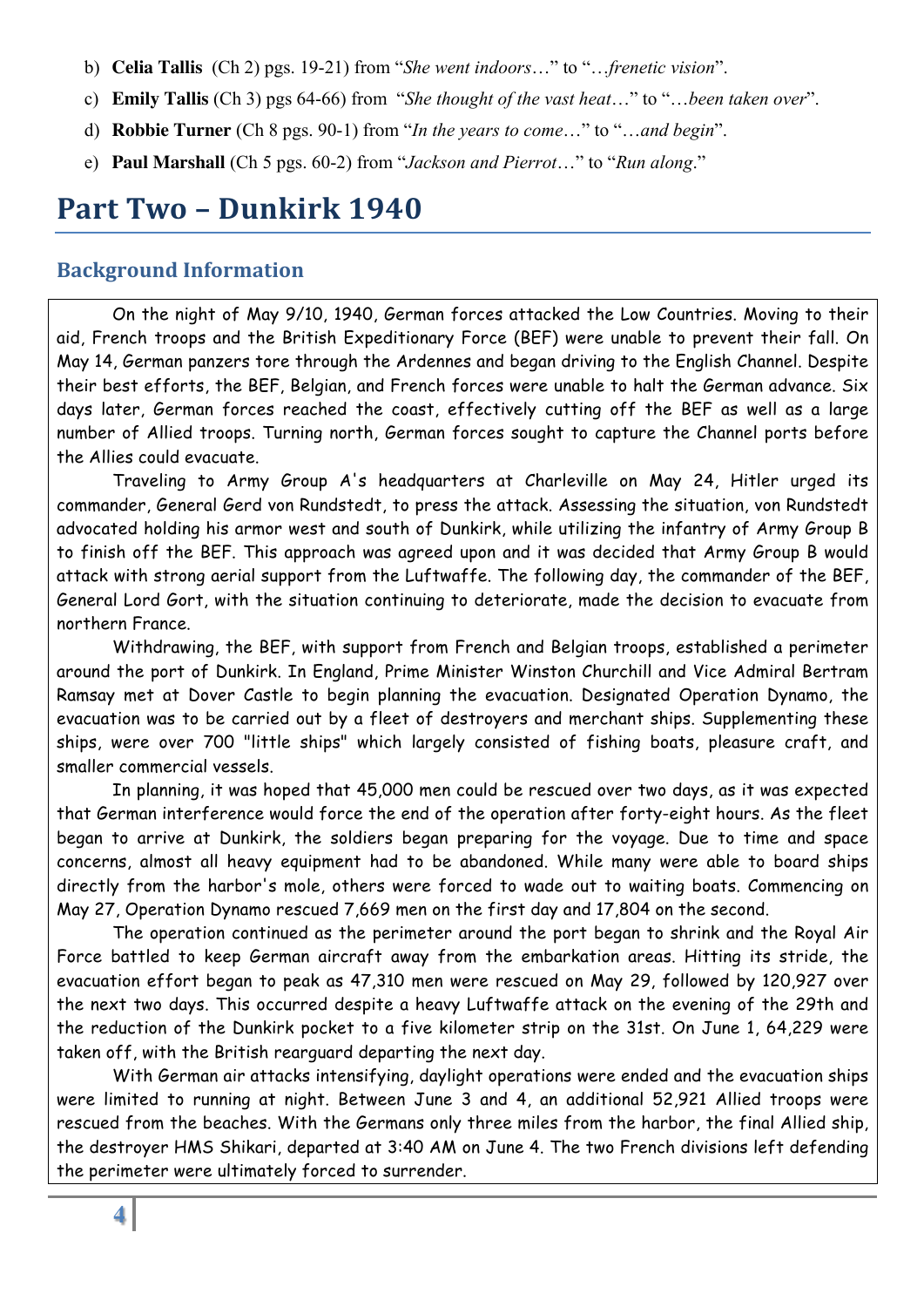#### **Aftermath**

All told, 332,226 men were rescued from Dunkirk. Deemed a stunning success, Churchill cautiously advised "We must be very careful not to assign to this deliverance the attributes of a victory. Wars are not won by evacuations." During the operation, the British losses included 68,111 killed, wounded, and captured, as well as 243 ships (including 6 destroyers), 106 aircraft, 2,472 field guns, 63,879 vehicles, and 500,000 tons of supplies. Despite the heavy losses, the evacuation preserved the core of the British Army and made it available for the immediate defense of Britain. In addition, significant numbers of French, Dutch, Belgian, and Polish troops were rescued.

(Source: <http://militaryhistory.about.com/od/worldwarii/p/dunkirk.htm> accessed on 14/08/2011.)

# **Activity 3: Part Two - Sections for Close Reading**

- **9. Pgs. 191-194 from "***There were horrors enough***…" to "***Always a hopeful act.***"**
	- a. How has Robbie's narrative style in these pages changed from Part One? What is different about McEwan's choice of tone?
	- b. How does McEwan show the reader the full horror of war through his choice of literary techniques? (Consider his use of vivid imagery)

#### **10. Pgs. 202-213 from "***For a time he lay on his back…***" to "***Come back. Cee***."**

- a. What has happened to Robbie since the end of Part One? How has this prepared him for life in the army?
- b. How does McEwan quickly establish the importance of Celia's letters for Robbie as he struggles towards Dunkirk? (Consider the use of punctuation, sentence structure and other writing techniques.)
- c. Why at this stage of the novel does McEwan give the reader so much detail about Robbie and Celia's relationship? How does it contribute to our understanding of Robbie's actions in Part Two?
- d. Through-out *Atonement*, letters are used as significant plot devices. How does Celia's letter contribute to our understanding of how her character has changed since Part One?

### **11. Pgs. 214-226 from "***He was woken by the boot…***" to "...***into silent head-down trudging***".**

- a. How does McEwan evoke the pace at which Robbie, Nettle and Mace walk through his writing style? (Consider his use of sentence structure, descriptive detail and other writing techniques.)
- b. What is McEwan saying about war in the figure of the Major who attempts to recruit Robbie, Nettle and Mace for an attack?
- c. In what ways does McEwan's choice of descriptive detail reveal to the reader the full horror and consequences of war?
- d. Why is it significant that McEwan draws attention to the acts of kindness by Robbie, Nettle and Mace at this stage in their march? What is he trying to say about their characters?

### **12. Pgs. 234-246 from "***There was more confusion***…" to "…***a favour to Turner***".**

a. How does McEwan use juxtaposition between the ordinary and every day compared against the full horror of war to great effect in this section.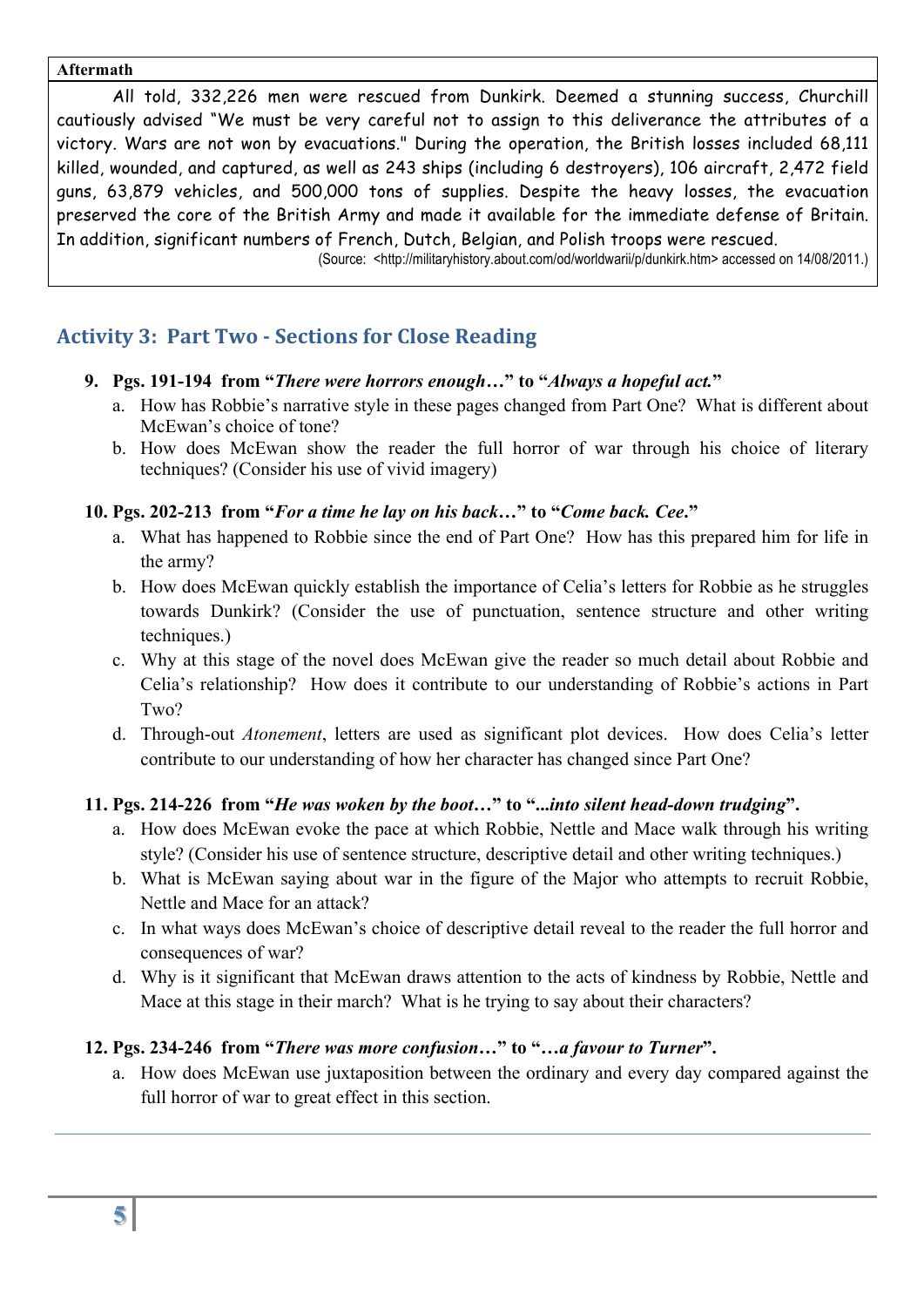# **Part Three - London during the Blitz 1940**



## **Some Useful Definitions:**

### **1.** *"***Atonement"– Dictionary Definition**

"satisfaction or reparation for a wrong or injury; amends." (Source: <http://dictionary.reference.com/browse/atonement> accessed on 17/08/2011.)

### **2.** *"***Atonement***"* **in Christianity**

"**Atonement** is a doctrine that describes how human beings can be reconciled to God. In Christian theology the atonement refers to the forgiving or pardoning of sin through the death of Jesus Christ by crucifixion, which made possible the reconciliation between God and creation."

Source: (<http://en.wikipedia.org/wiki/Atonement\_in\_Christianity> accessed on 17/08/2011.)

St Paul's Cathedral in London, surrounded by the smoke of burning buildings

# **Activity 4: Part Three - Sections for Close Reading**

#### **13. Pgs. 269-271 from "***The unease was not***…" to "***for two days at a time.***"**

a. What imagery and symbols does McEwan employ to create a sense of unease in the reader about what lies ahead for St. Thomas Hospital and the trainee nurses, including Briony?

#### **14. Pgs. 287-311 from "***Now a languorous waiting…***" to "***behind the other girls***."**

- a. Explain the way in which McEwan employs juxtaposition and imagery to effectively highlight the horrible injuries Briony deals with throughout this section.
- b. The injuries that Briony deals with become progressively worse through-out the day, what is the effect of this narrative structure and descriptive detail on the reader?

### **15. Pgs. 311-315 Rejection Letter from Cyril Connolly.**

**Context:** The initials "CC" stand for Cyril Connolly (1903-74) an influential English critic and writer. He founded and edited the important literary journal, **Horizon**.

(Source: *Atonement* - Ian McEwan. York Notes Advanced, 2006. pg. 72)

- a. What are Connolly's criticisms of Briony's story?
- b. Why include this letter from Cyril Connolly at this stage of the narrative? What effect does it have on the reader?
- c. What might McEwan be hinting about the novel of *Atonement* by including this letter? What traits of Briony does it remind us of?

# Epilogue - London, 1999

# **Activity 6: Epilogue – Close Reading Questions**

# **16. Pgs. 353 to 72 – London, 1999**

a) About changing the fates of Robbie and Cecilia in her final version of the book, Briony says, "*Who would want to believe that the young lovers never met again, never fulfilled their love? Who would want to believe that, except in the service of the bleakest realism?*". McEwan's *Atonement* has two endings—one in which the fantasy of love is fulfilled, and one in which that fantasy is stripped away. What is the emotional effect of this double ending? Is Briony right in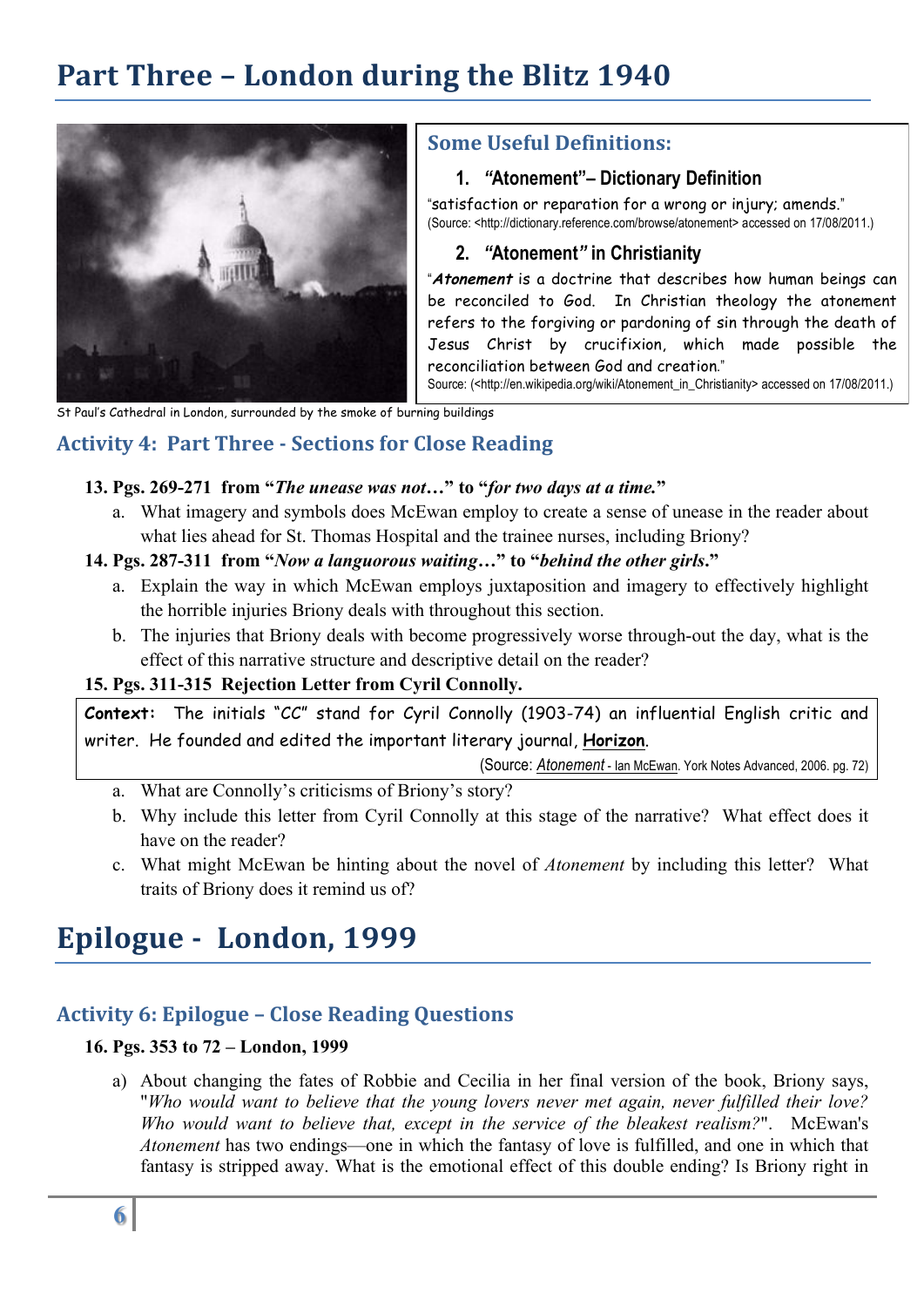thinking that "*it isn't weakness or evasion, but a final act of kindness, a stand against oblivion and despair, to let my lovers live and to unite them at the end?*"

- b) How is war present in this section of the novel? What symbols are associated with it?
- c) What is the effect of seeing so many key characters ravaged by age and infirmity in the Epilogue on the reader, except Lola? What is McEwan attempting to communicate to his audience by including such detail?
- d) Why does McEwan return to the novel's opening with the long-delayed performance of *The Trials of Arabella*, Briony's youthful contribution to the optimistic genre of Shakespearean comedy? What sort of closure is this in the context of Briony's career? What is the significance of the fact that Briony is suffering from vascular dementia, which will result in the loss of her memory, and the loss of her identity?

# **In Summary**

# **Activity 7 – Summary Questions**

- 17. The novel's epigraph is taken from Jane Austen's *Northanger Abbey*, in which a naïve young woman, caught up in fantasies from the Gothic fiction she loves to read, imagines that her host in an English country house is a villain. In Austen's novel, Catherine Norland's mistakes are comical and have no serious outcome, while in *Atonement*, Briony's fantasies have tragic effects upon those around her. What is McEwan implying about the power of the imagination, and its potential for harm when unleashed into the social world? Is he suggesting, by extension, that Hitler's pathological imagination was a driving force behind World War II?
- 18. How does Leon, with his life of *"agreeable nullity",* compare with Robbie in terms of honour, intelligence, and ambition? What are the qualities that make Robbie such an effective romantic hero? What are the ironies inherent in the comparative situations of the three young men present — Leon, Paul Marshall, and Robbie?
- 19. In McEwan's earlier novel *Black Dogs*, one of the main characters comes to a realization about World War II. He thinks about *"the recently concluded war not as a historical, geopolitical fact but as a multiplicity, a near-infinity of private sorrows, as a boundless grief minutely subdivided without diminishment among individuals who covered the continent like dust, like spores whose separate identities would remain unknown, and whose totality showed more sadness than anyone could ever begin to comprehend"* [*Black Dogs*, p. 140]. Does McEwan intend his readers to experience the war similarly in *Atonement*? What aspects of *Atonement* make it so powerful as a war novel? What details heighten the emotional impact in the scenes of the Dunkirk retreat?
- 20. In her letters to Robbie, Cecilia quotes from W. H. Auden's 1939 poem, "In Memory of W. B. Yeats," which includes the line, *"Poetry makes nothing happen."* In part, the novel explores the question of whether the writing of fiction is not much more than the construction of elaborate entertainments—an indulgence in imaginative play—or whether fiction can bear witness to life and to history, telling its own serious truths. Is Briony's novel effective, in her own conscience, as an act of atonement? Does the completed novel compel the reader to forgive her?

(Source: <http://www.readinggroupguides.com/guides3/atonement1.asp> accessed on 07/08/2011.)